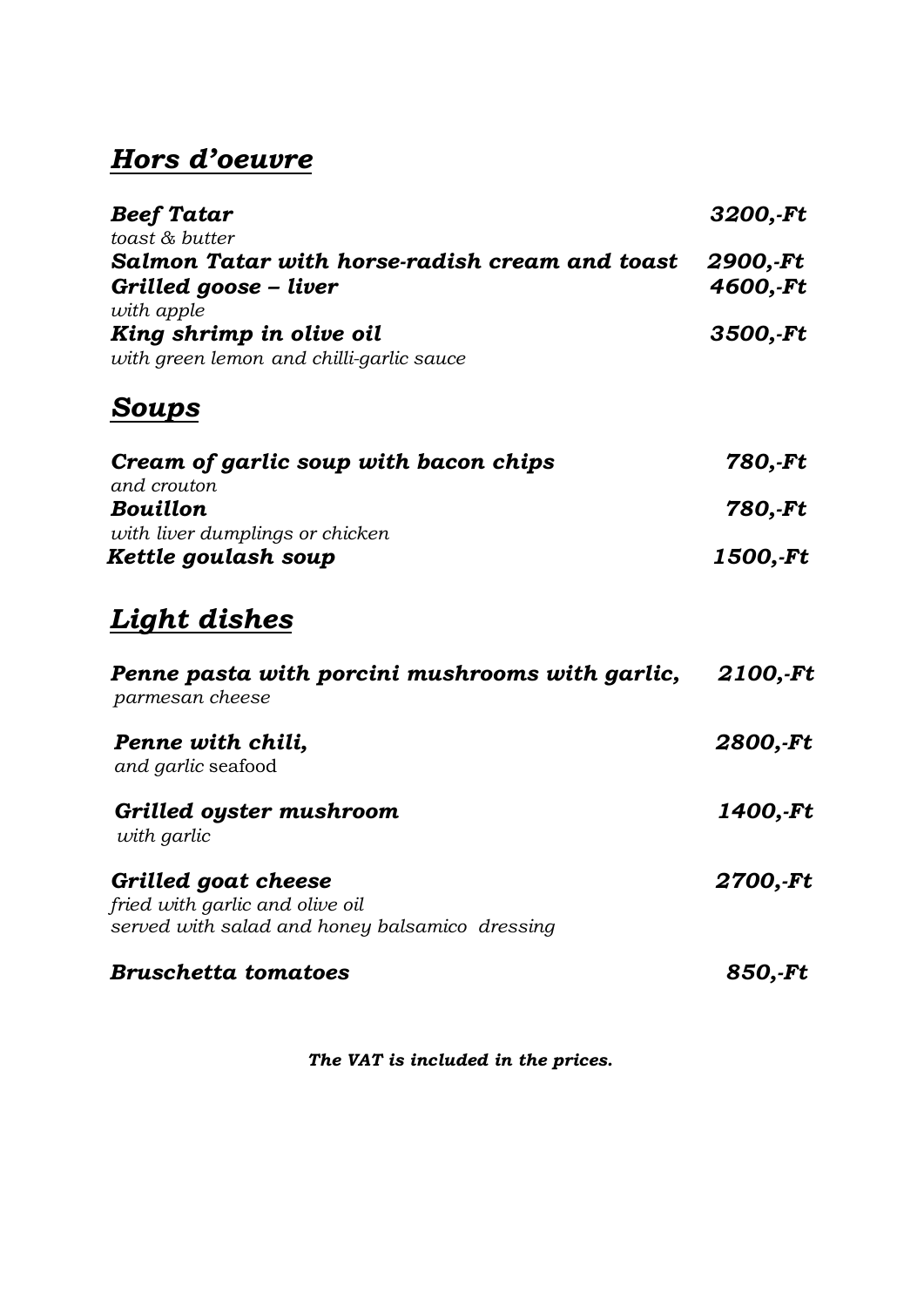## *Main dishes*

| Salmon steak on wok – vegetables                                           | 3800,-Ft |
|----------------------------------------------------------------------------|----------|
| Pike-perch roast with garlic and,<br>shrimp with lemon and rice            | 3400,-Ft |
| Fried catfish                                                              | 2900,-Ft |
| with mayonnaise potatoes and with new onion                                |          |
| Roast duck liver with apples, bacon wrapped<br>mashed potatoes             | 4200,-Ft |
| <b>Paprika chicken</b> with noodles                                        | 2800,-Ft |
| <b>Spit chicken with a spicy sauce</b> and fried potatoes                  | 2900,-Ft |
| Chicken breast fillet with mozzarella,                                     | 2900,-Ft |
| fried in a tube, mashed potatoes<br>Calf-coins a'la Lyon with spice butter | 3400,-Ft |
| and mashed potatoes                                                        |          |
| <b>Breaded cutlet from Calf</b> with mixed side-dishes                     | 3300,-Ft |
| <b>Breaded cutlet</b> from chicken with mixed side-dishes,                 | 2800,-Ft |
| <b>Breaded cutlet</b> from pork with mixed side-dishes,                    | 2700,-Ft |
| <b>Ruffled pork-chop</b> with Tzatziki sauce and French-fries              | 2900,-Ft |
| <b>Miller's favorite Fried</b>                                             | 2900,-Ft |
| cheese and mushroom ragout with mashed potatoes                            |          |
| Pork loin wrapped in bacon                                                 | 3200,-Ft |
| with porcini mushroom ragout and with potato pancakes                      |          |
| <b>Beef goulash</b> with noodles                                           | 2800,-Ft |

# *Grill dishes*

| Steak with roasted goose-liver Lyon with onion,    | 6300,-Ft |
|----------------------------------------------------|----------|
| and buttered-toasted potatoes                      |          |
| Steak in green peppered sauce                      | 5400,-Ft |
| with French-fries and green beans wrapped in bacon |          |
| Mill wheel plate (fillets of beef, chicken, pork)  | 4100,-Ft |
| fried eggs, onion a' la Lyon and French-fries      |          |